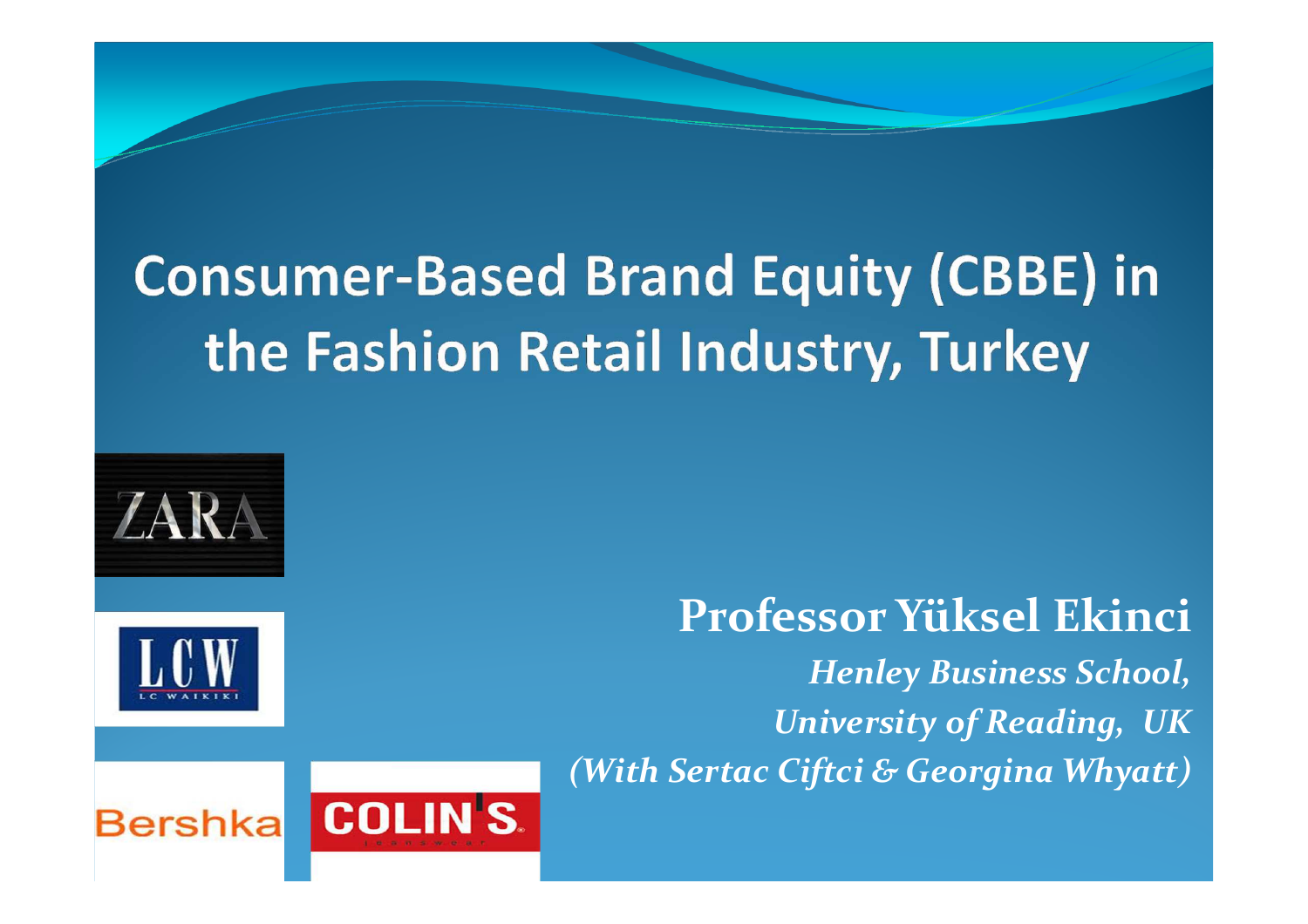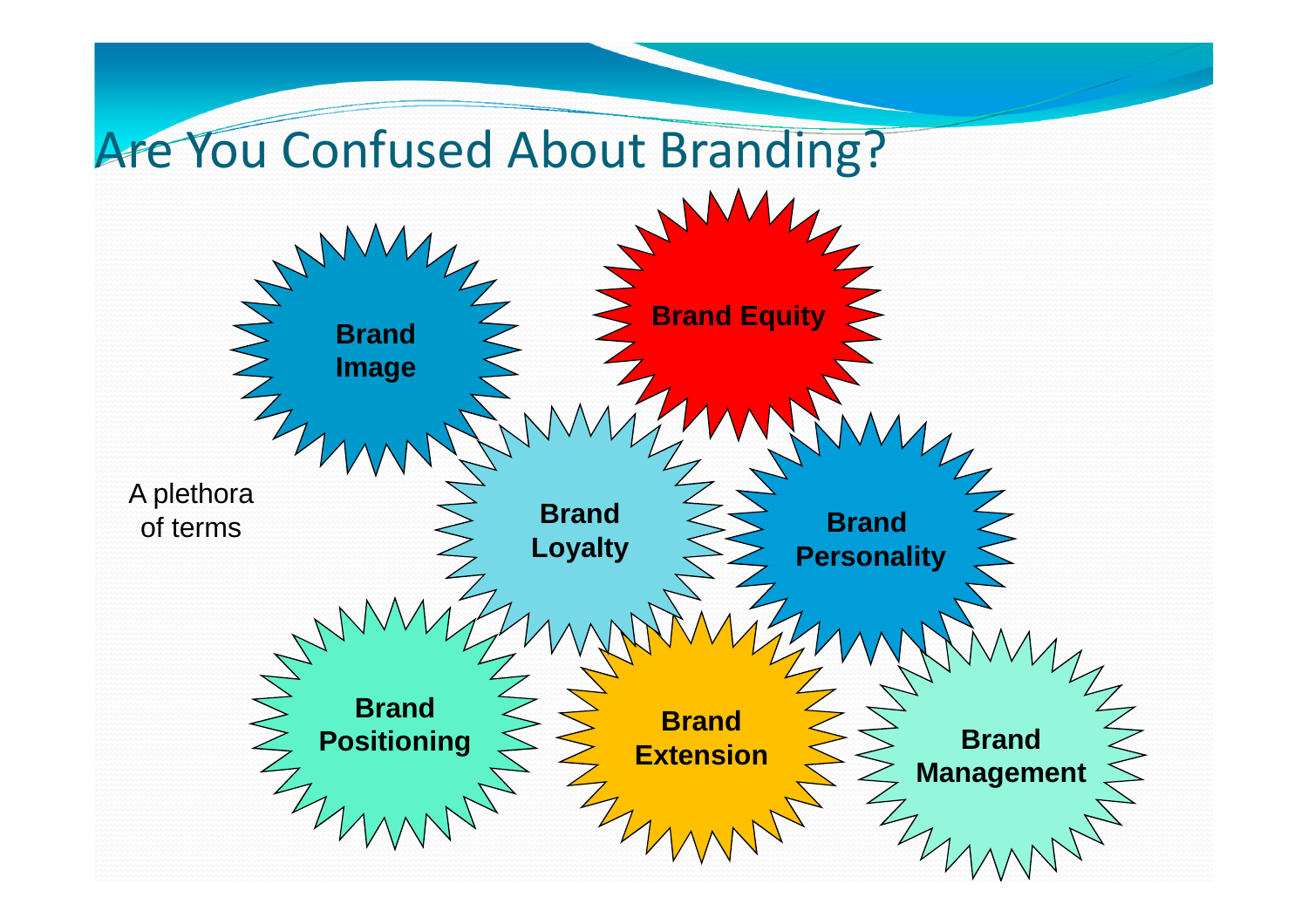### Consumer-Based Brand Equity

 Brand equity is defined as "the set of *assets* linked to a brand name and symbol that adds to the customer value provided by a firm's product or service".

Aaker (1991)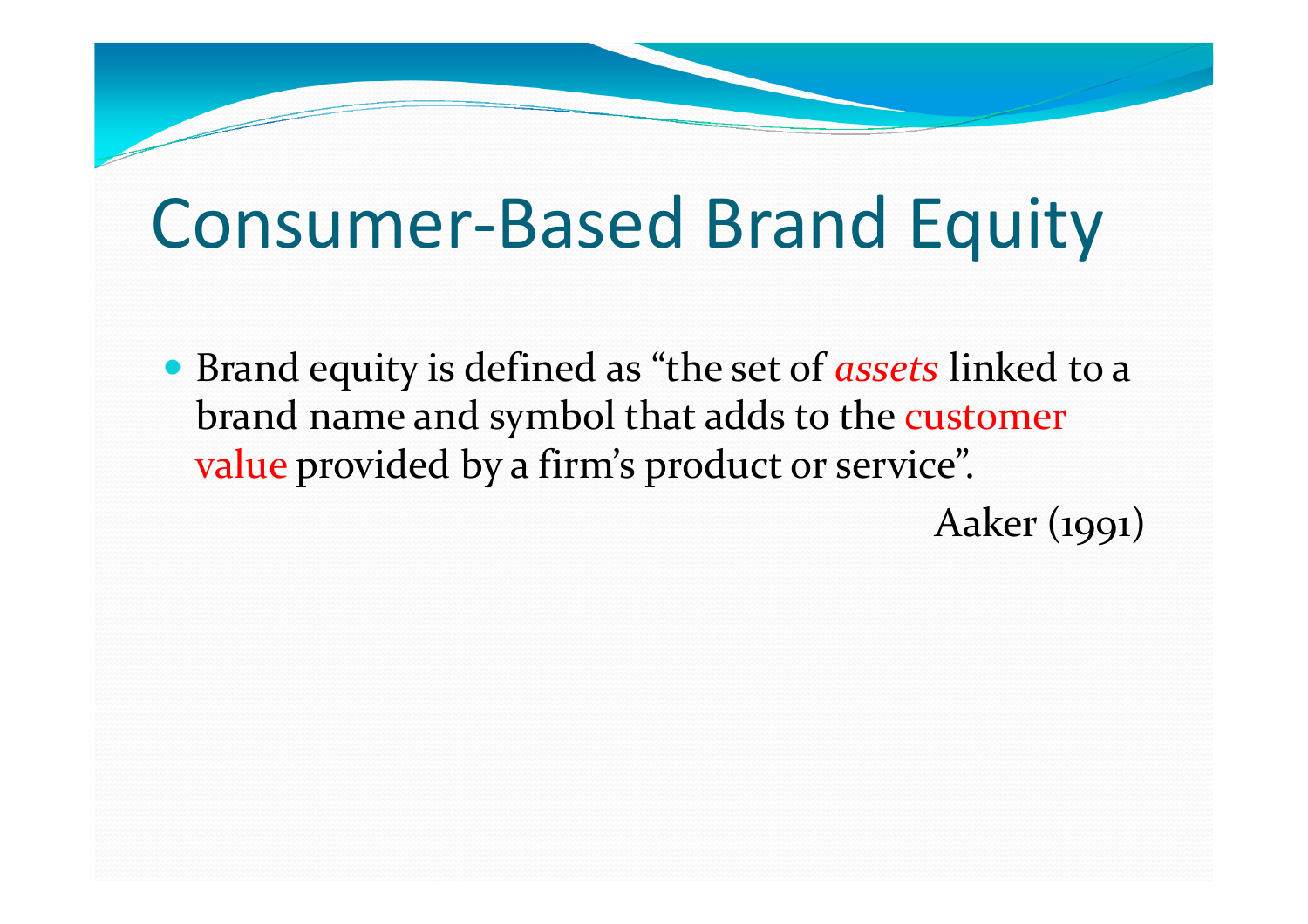### Theoretical Background

- Along with the numerous studies putting forth the importance of CBBE for the success of firms, the interest in this subject has increased.
- **Recent studies on CBBE have investigated the** structure and factors of CBBE for both goods oriented brands (Gil et al., 2007; Jung and Sung, 2008; Yoo and Donthu, 2001; Punj and Hillyer, 2004), and service oriented brands (Boo et al., 2009; Konecnik and Gartner, 2007; Nam, Ekinci and Whyatt, 2011; Kim et al., 2003; Pike et al., 2010).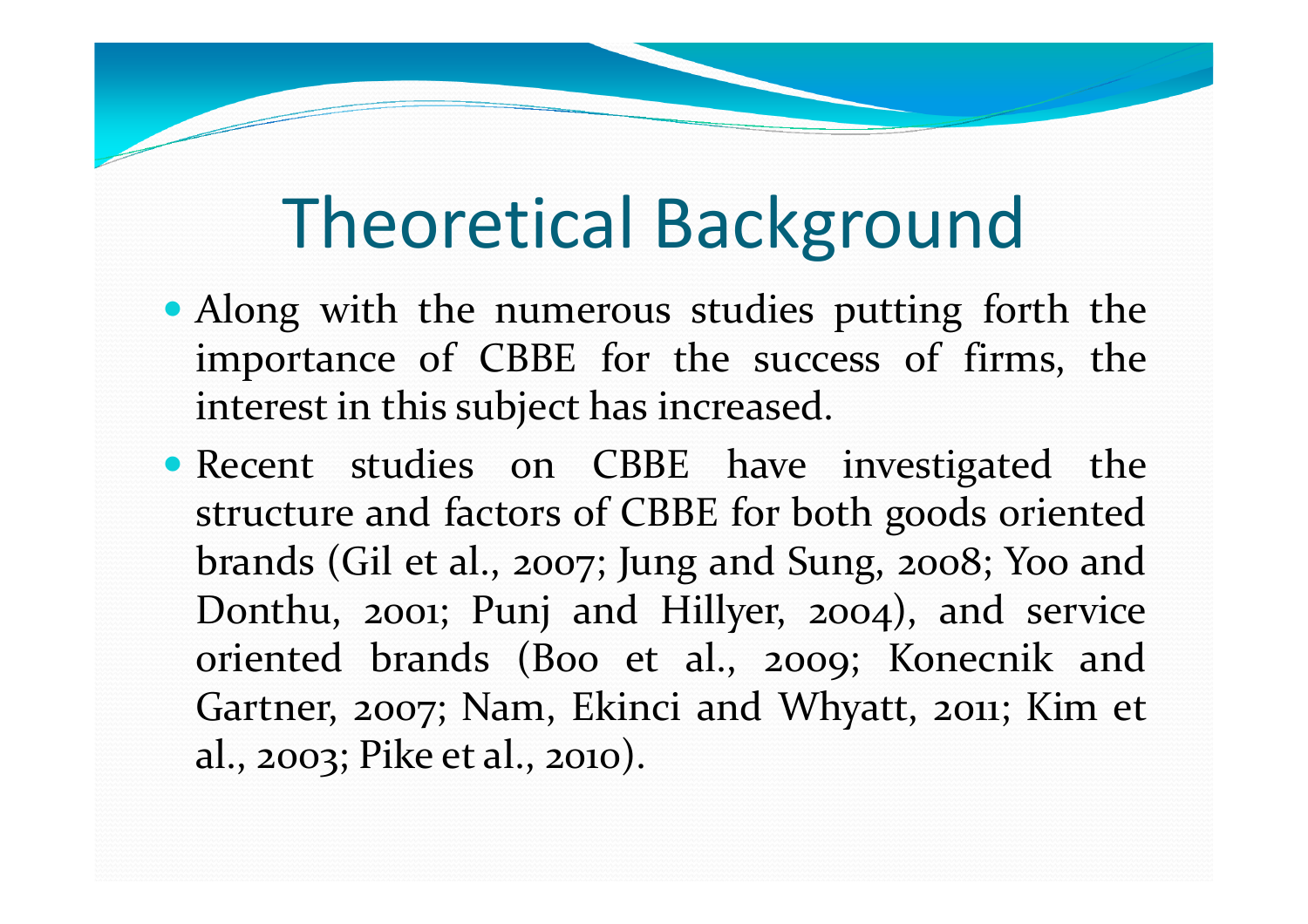### Aaker (1991) and Keller's (1993) CBBE Model Dimensions

- *Brand associations* are the knowledge stored on consumer mind, formed over time and includingeverything related to the brand (Aaker, 1991).
- *Perceived quality* is described as "the consumer's judgment about <sup>a</sup> product's overall excellence or superiority" (Zeithaml, <sup>19</sup>88). It is the expectedfunctional use of <sup>a</sup> particular product.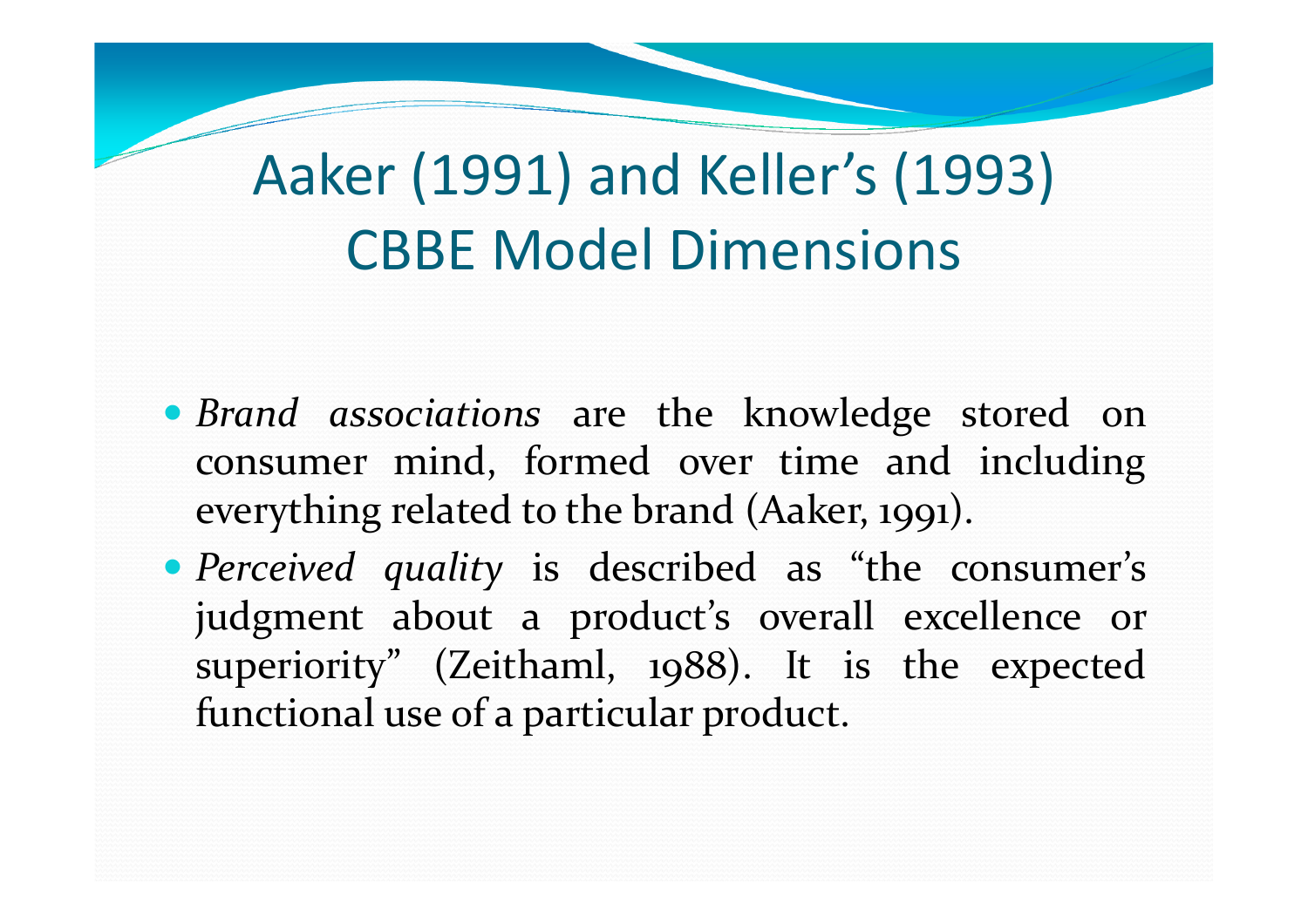### Aaker (1991) and Keller's (1993) CBBE Dimensions

- *Brand awareness* is the first step to brand equity and indicates the power of existing brand in the minds of consumers (Pappu et al., 2005).
- *Brand loyalty* is "the consumer's attachment to brands" (Aaker, 1991).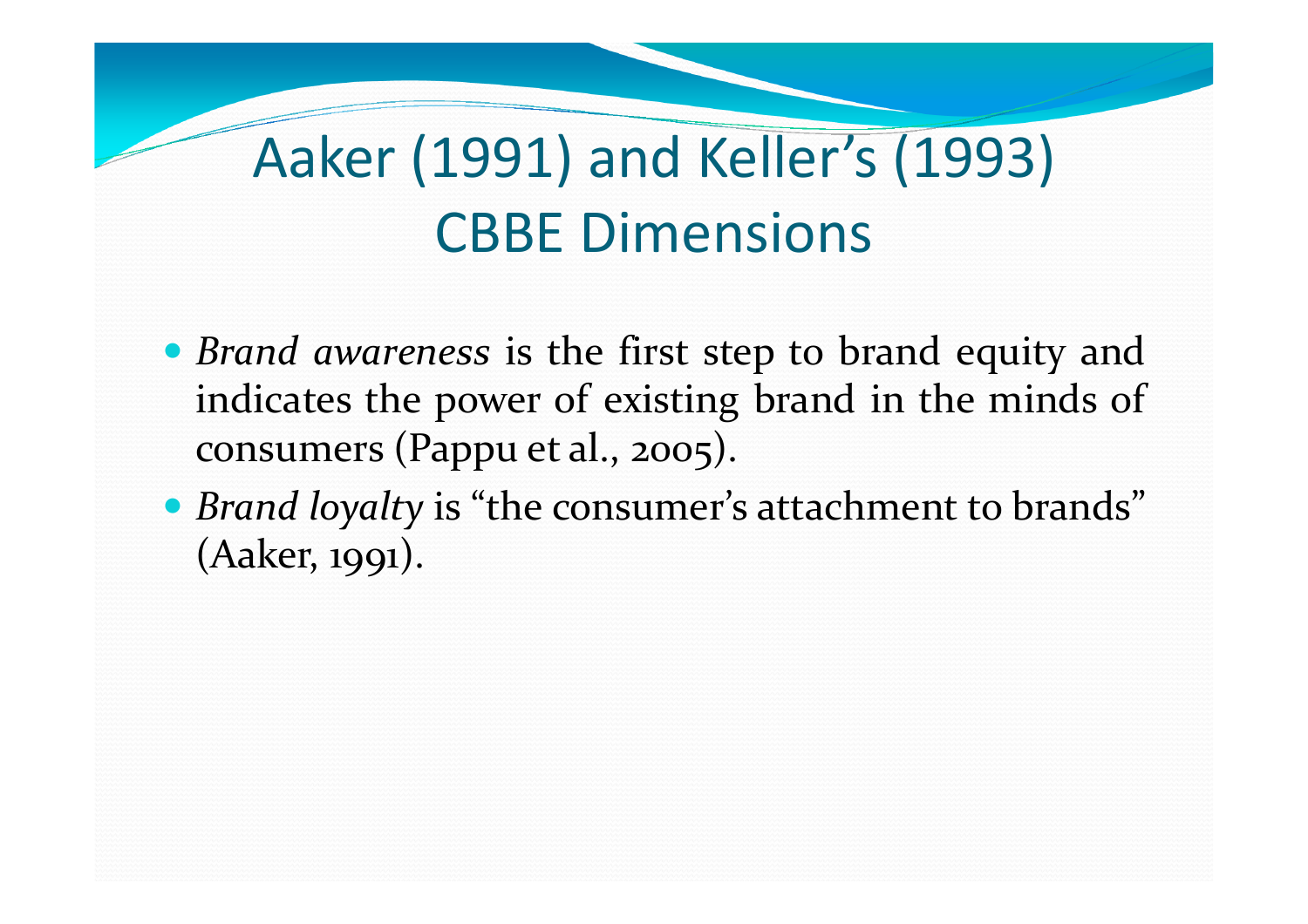# Yoo and Dontho's (2001) CBBE Model

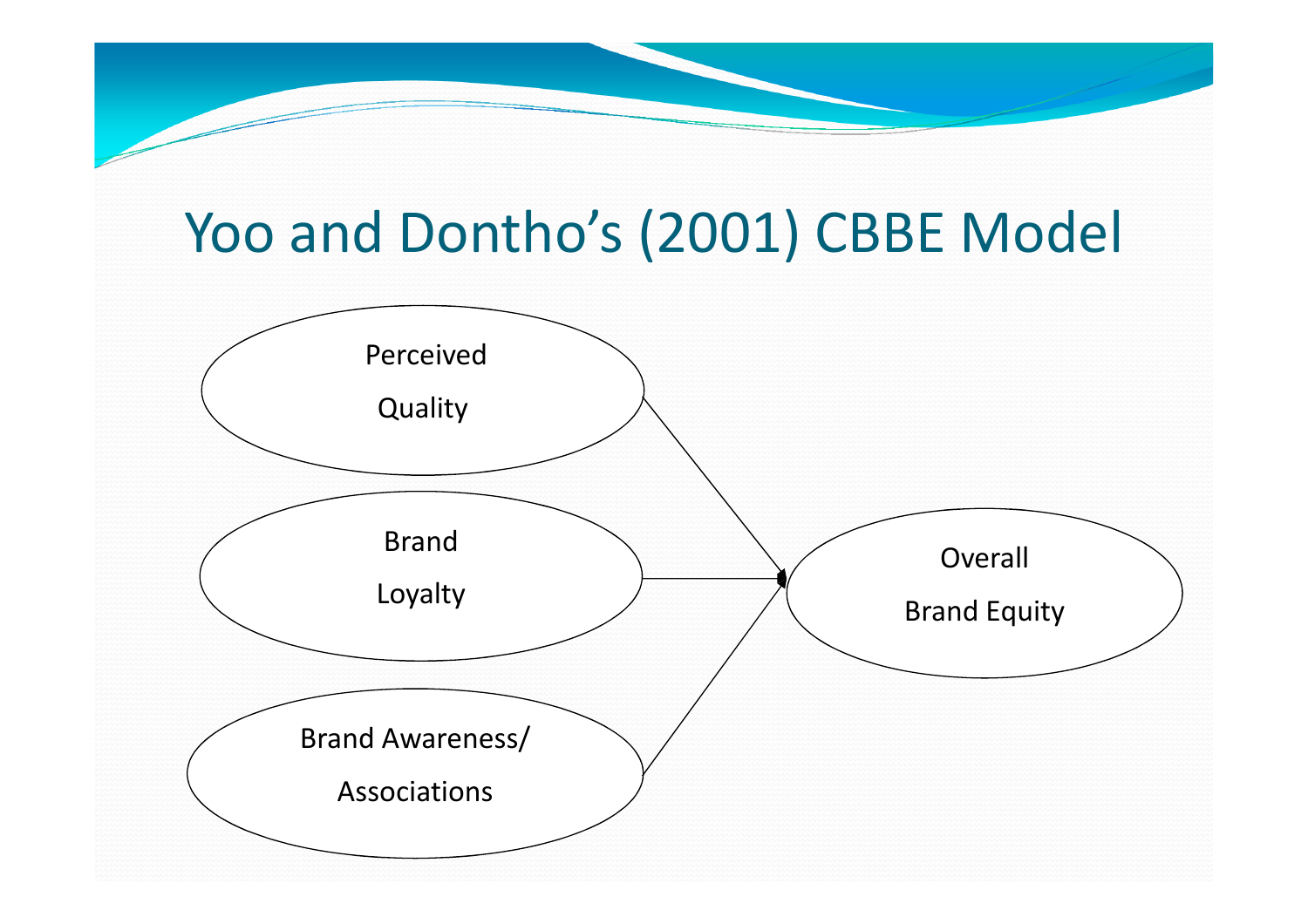- However, two studies (Washburn and Plan, 2002; Wasburn et al., 2005) tested the Yoo and Donthu (1997, 2001) CBBE scale and concluded that although it suffices for the early stages of CBBE measurement, <sup>a</sup> new scale needs to be developed for later stages.
- Despite the reliable scores of the three-factor CBBE model by Yoo and Donthu (1997, 2001), the brandassociations/awareness structures were not differentiated clearly (e.g. brand associations andbrand awareness).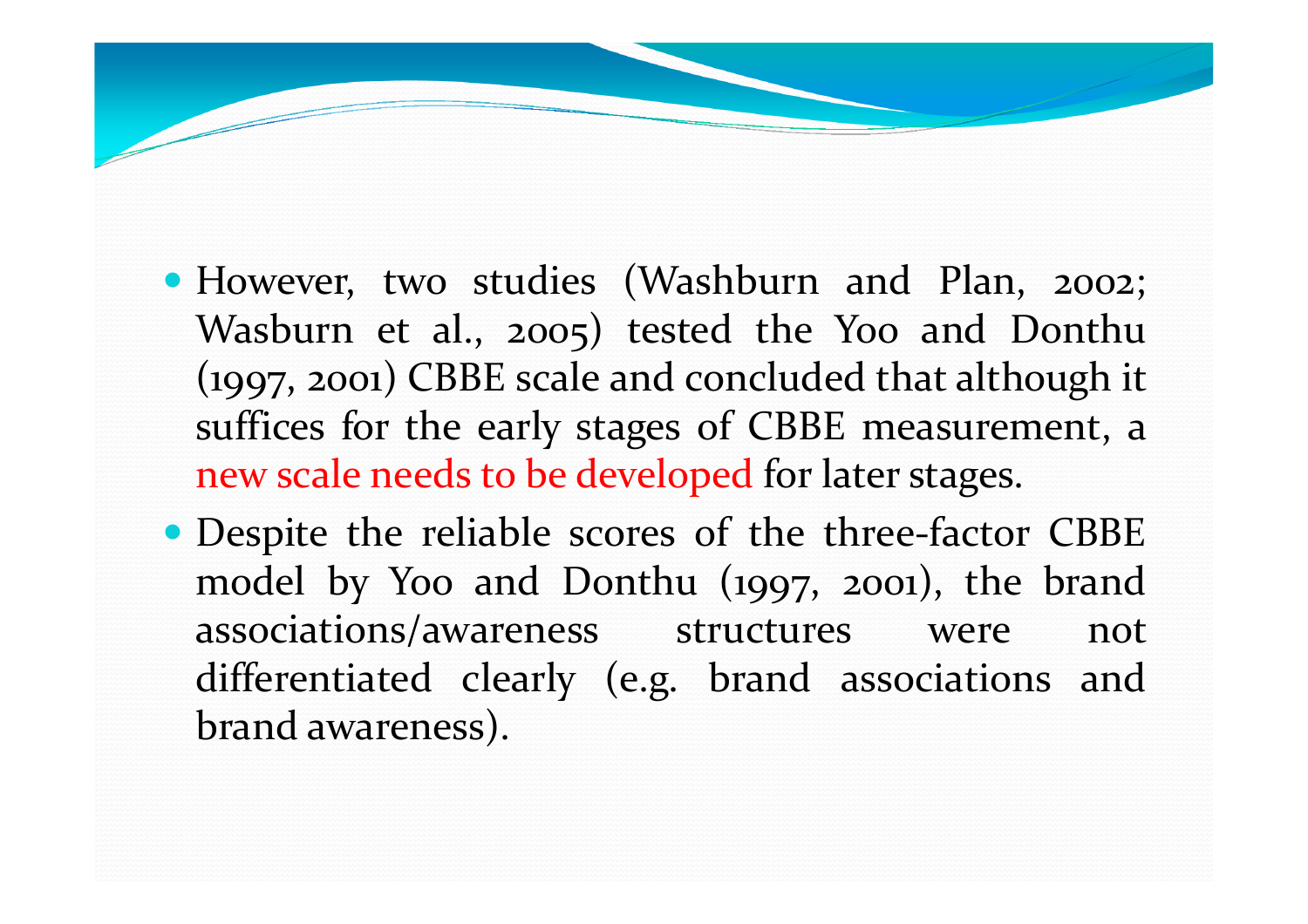- Nam, et al.'s (2011) study adopts Aaker's (1991) and Keller's (1993) CBBE dimensions for service-dominant brands. The authors found that brand equity is <sup>a</sup> comprehensive concep<sup>t</sup> and includes brand image and brand familiarity; while brand loyalty is perceived as a behavioural structure associated with repea<sup>t</sup> purchase intention.
- Further, brand equity is considered to be <sup>a</sup> favourable disposition that does not necessarily result in buying behaviour and thus brand loyalty is <sup>a</sup> separate dimensionfrom brand equity. In a similar vein, perceived quality - one<br>of the dimensions of Aaker's (1001) CBBE model - is found of the dimensions of Aaker's (1991) CBBE model - is found to be inadequate for services, where <sup>p</sup>hysical quality and staff behaviour dimensions need to be included in the model.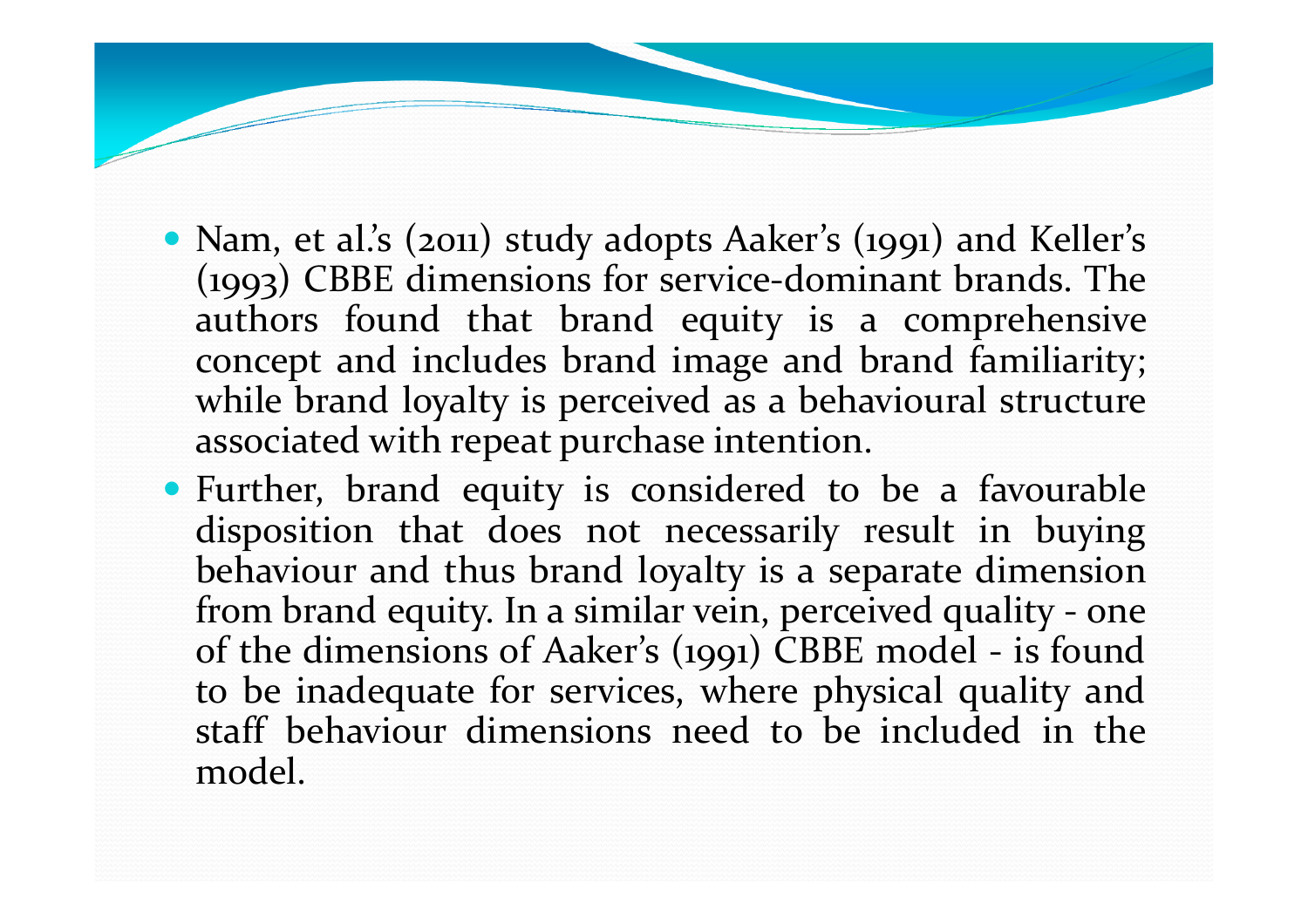Consumer-Based Brand Equity(CBBE) for Service Brands



Source: Nam, Ekinci & Whyatt (2011)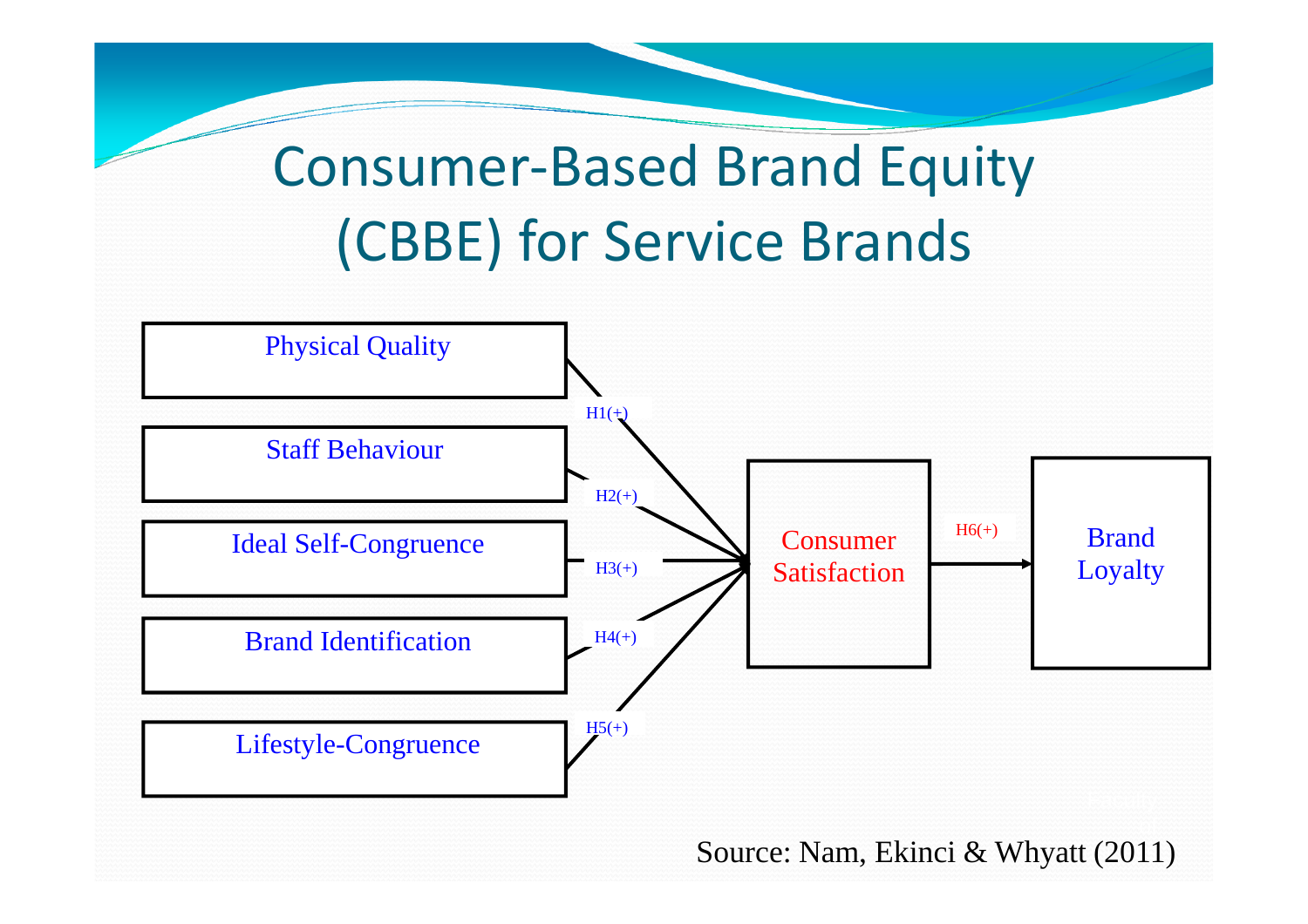## Research Objectives

The objectives of this study are to:

- assess external validity of Nam et al.'s (2011) CBBE model in different culture (Turkey) and new service context (fashion retailing).
- compare validity of Nam et al.'s (2011) CBBE model with the brand equity model introduced by Yoo and Donthu (2001).
- expand the Nam et al.'s (2011) model by introducing " "brand awareness".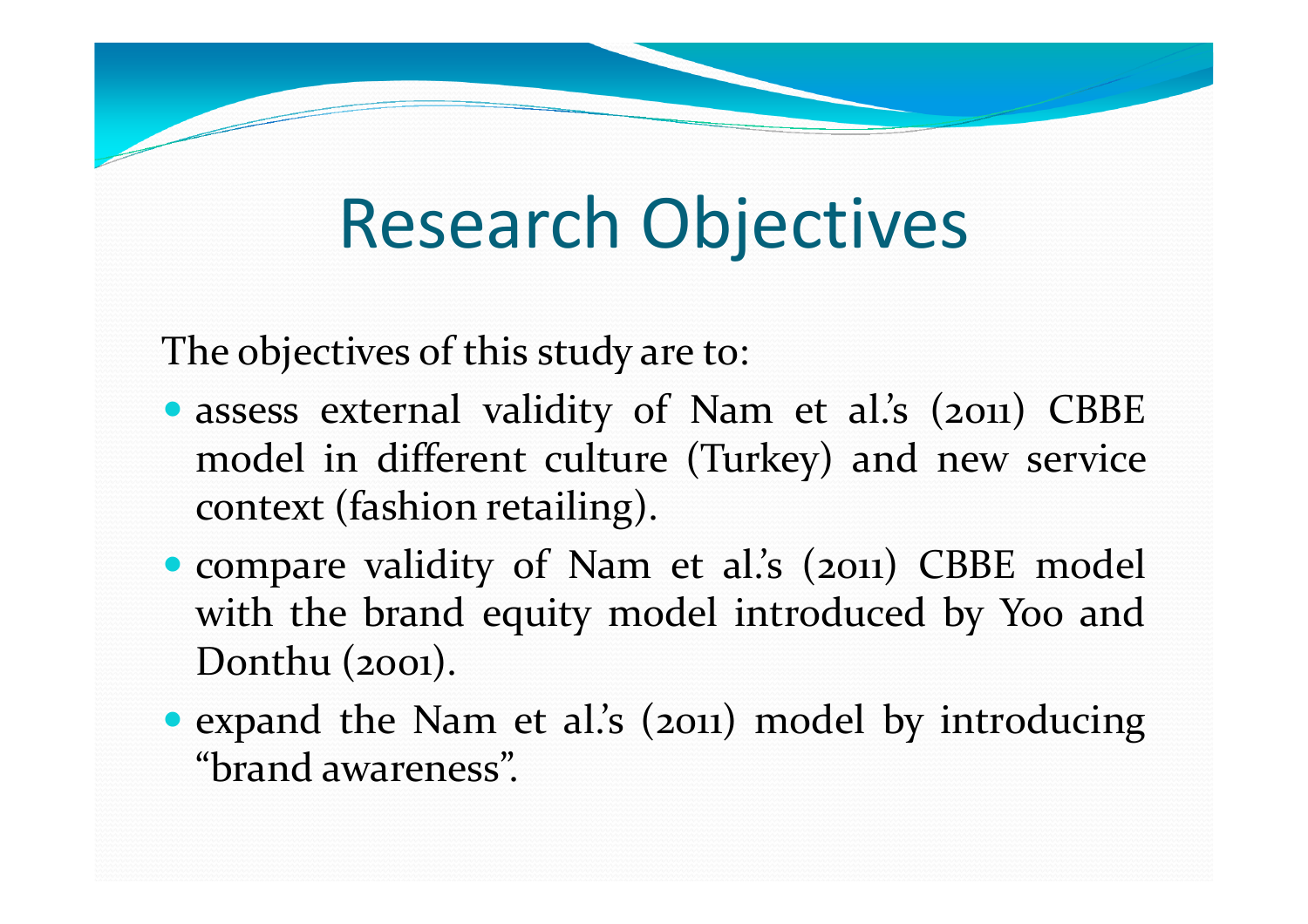### Research Methodology

- Data were collected via online surveys.
- The survey was conducted in Turkey.
- Brands were selected from the fashion retail industry.
- The sample size for this study was set to 350, and 285 valid responses were obtained.
- Respondents' age were between 18-65. 44% males, 56% females.
- The data were analyzed by exploratory and confirmatory factor analyses (SEM ) using SPSS 19 and<br>LISREL & -LISREL 8.7 .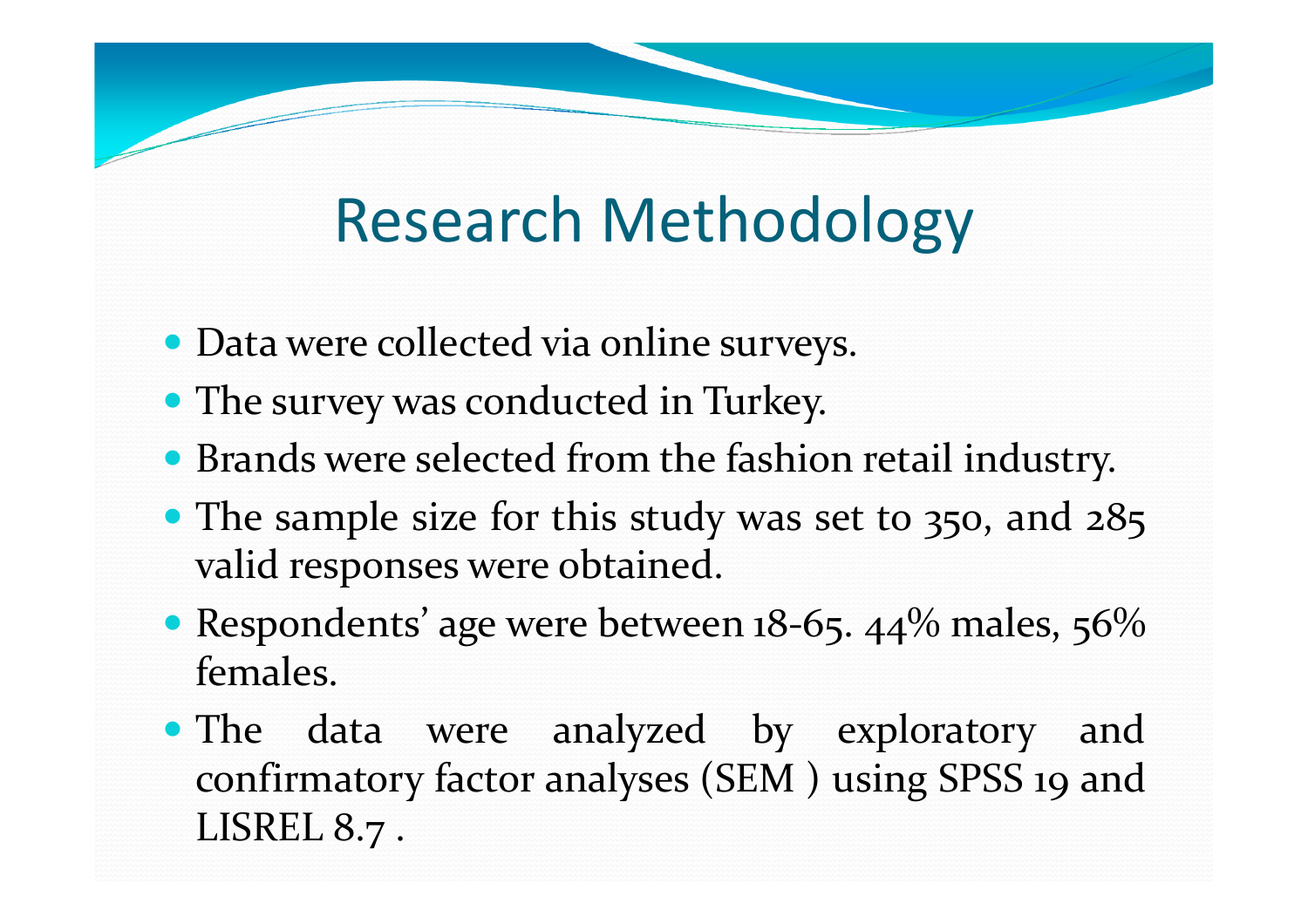#### **Brands Involved in Testing of CBBE Models**



#### **Bershka**

 $LTB$ 



**DeFacto** 



**MANGO** 

КФТФП

**COLINS.**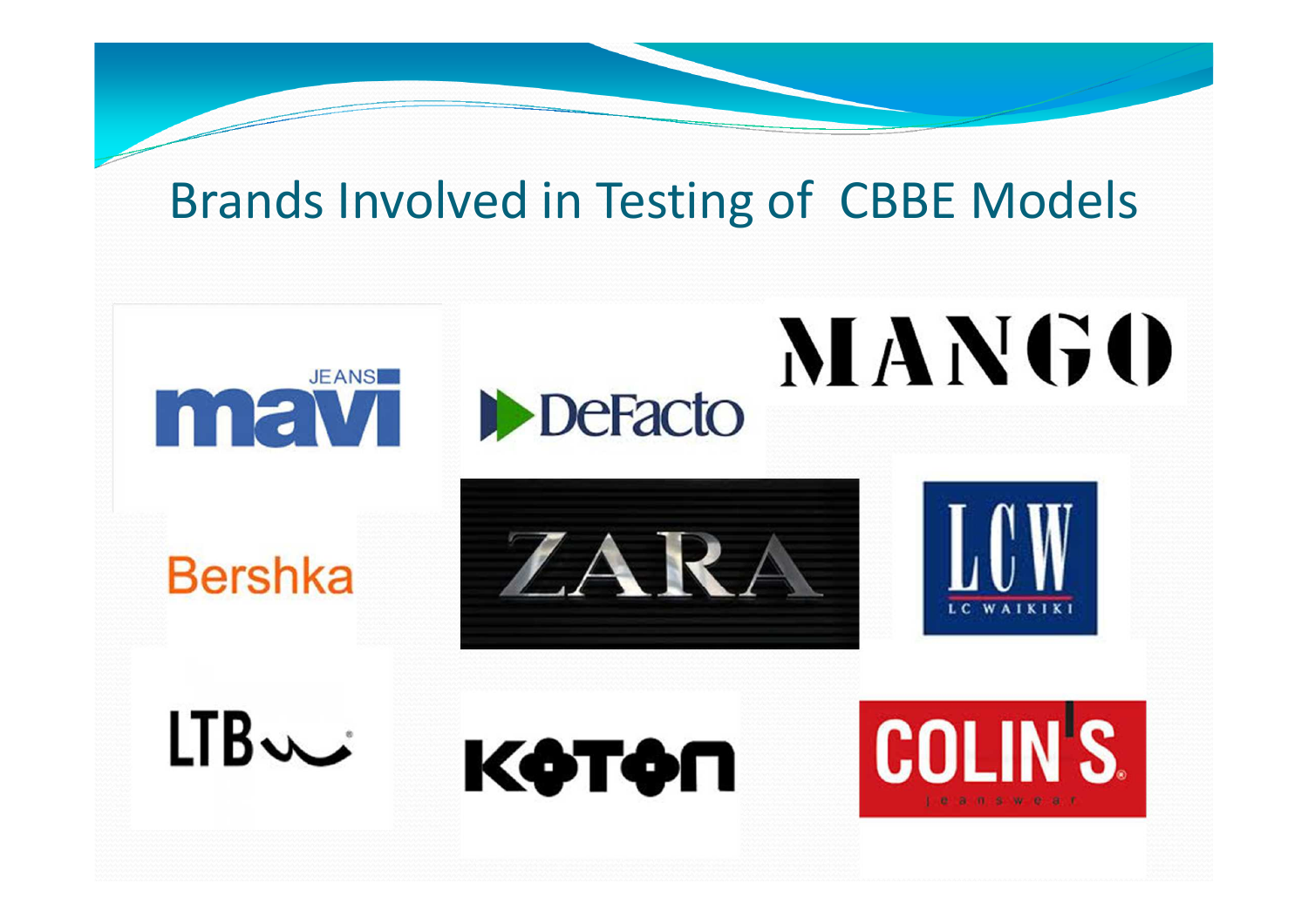### **Findings**

#### Reliability of the Two CBBE Models

| <b>Models</b>                      | <b>Factors</b>                           | <b>Cronbach</b><br><b>Alpha</b> |
|------------------------------------|------------------------------------------|---------------------------------|
| Nam et. al.'s (2011)<br>Model      | <b>Service Quality: Physical Quality</b> | 0.88                            |
|                                    | <b>Service Quality: Staff Behaviour</b>  | 0.84                            |
|                                    | <b>Ideal Self-Congruence</b>             | 0.93                            |
|                                    | <b>Brand Identification</b>              | 0.82                            |
|                                    | Lifestyle-Congruence                     | 0.94                            |
|                                    | <b>Consumer Satisfaction</b>             | 0.90                            |
|                                    | <b>Brand Loyalty</b>                     | 0.71                            |
| Yoo and Donthu's<br>$(2001)$ Model | <b>Brand Awareness</b> /                 | 0.86                            |
|                                    | <b>Brand Associations</b>                |                                 |
|                                    | <b>Perceived Quality</b>                 | 0.83                            |
|                                    | <b>Brand Loyalty</b>                     | 0.80                            |
|                                    | <b>Overall Brand Equity</b>              | 0.90                            |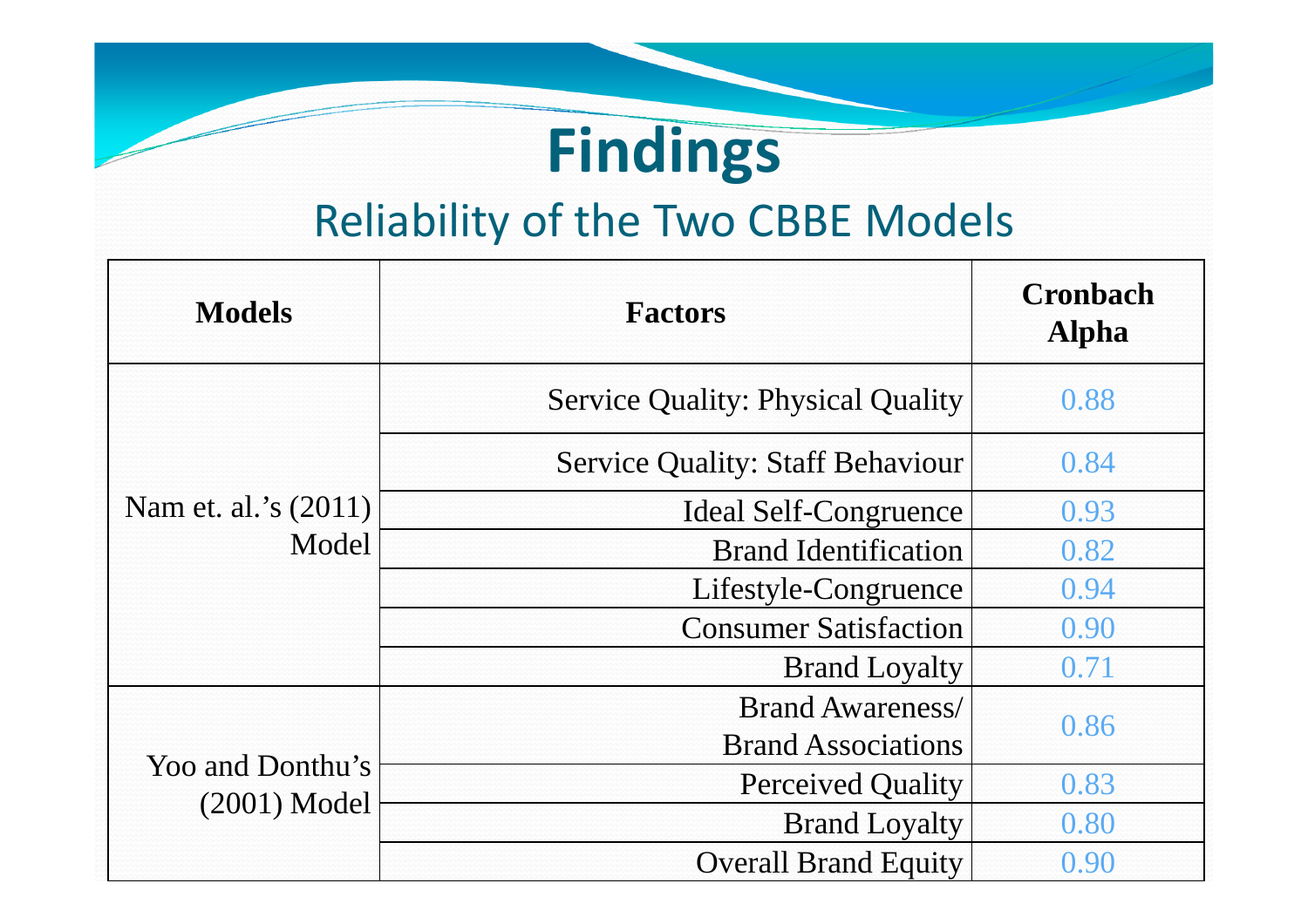#### **Brand Awareness**

- When thinking about purchasing fashion designer clothing, what shop brand first comes into your mind?
- Please refer back to the list which you have identified in Q1 and Q2. Out of all the branded fashion clothing shops that you mentioned, select one that you visitedat least once in the last <sup>12</sup> months.
- How many times have you purchased a clothing item from this brand in the last <sup>12</sup> months?
- Would you say you know *everything* about this brand *inside out* ?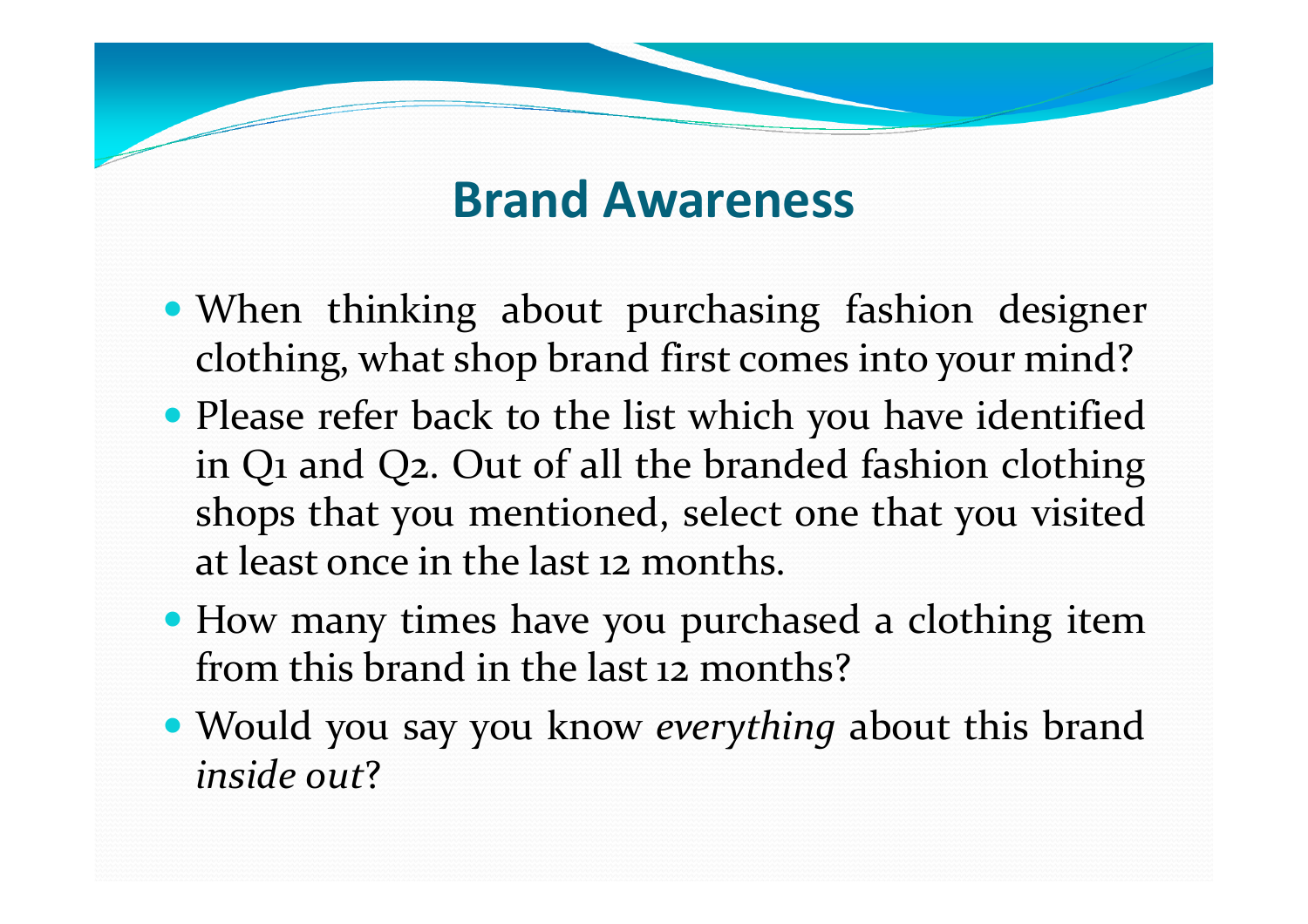# **Conclusions, Managerial** Implications & Limitations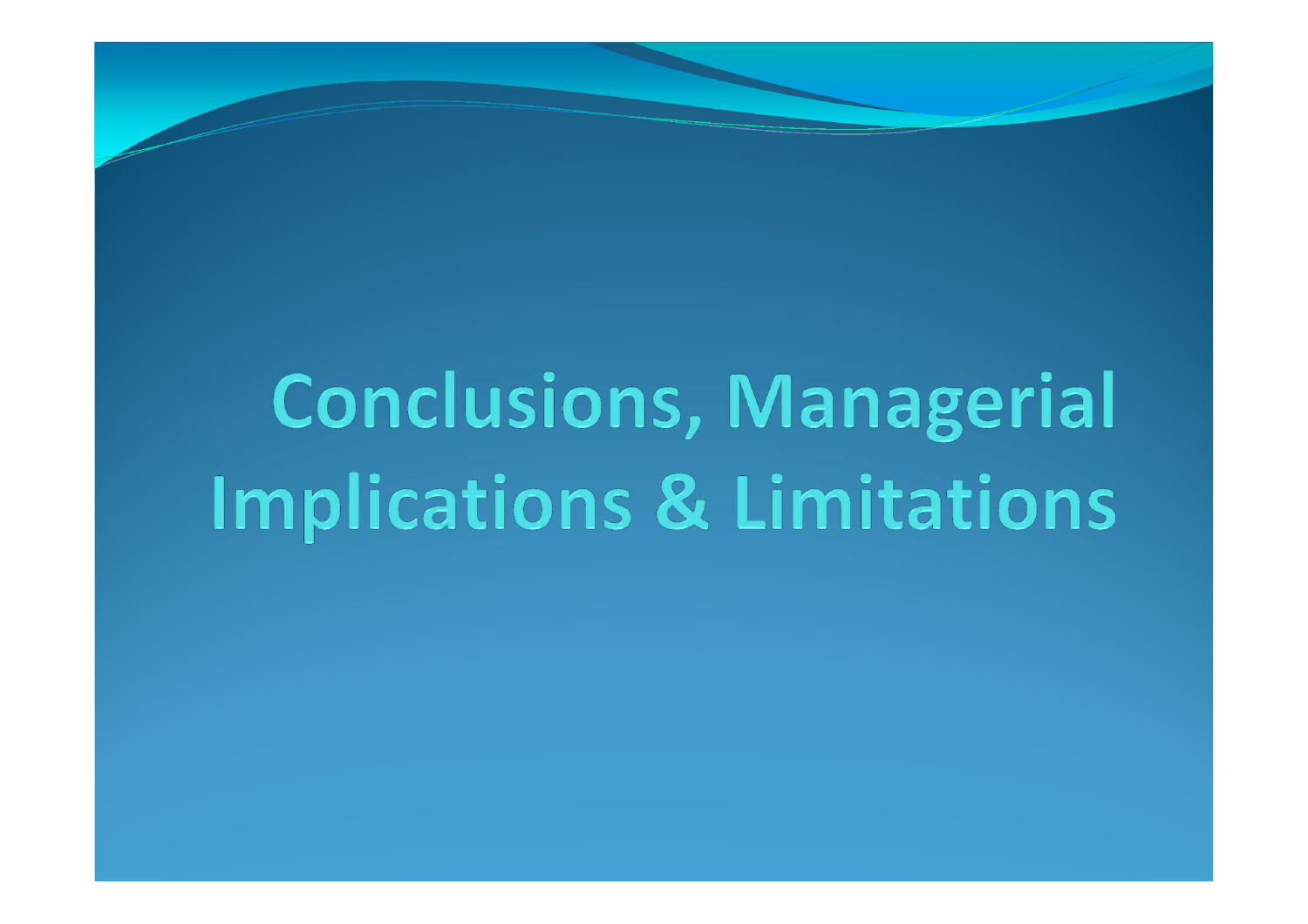### Contribution of the Study

- Assessing validity and reliability of the CBBE models in the fashion retail industry.
- Confirming external validity of Nam et al.'s (2011) CBBE model in the fashion retail industry.
- Extending Nam's et al.'s model with "brand awareness"; the model is reliable and valid.
- Introducing a new CBBE measurement scale for the fashion retail industry.